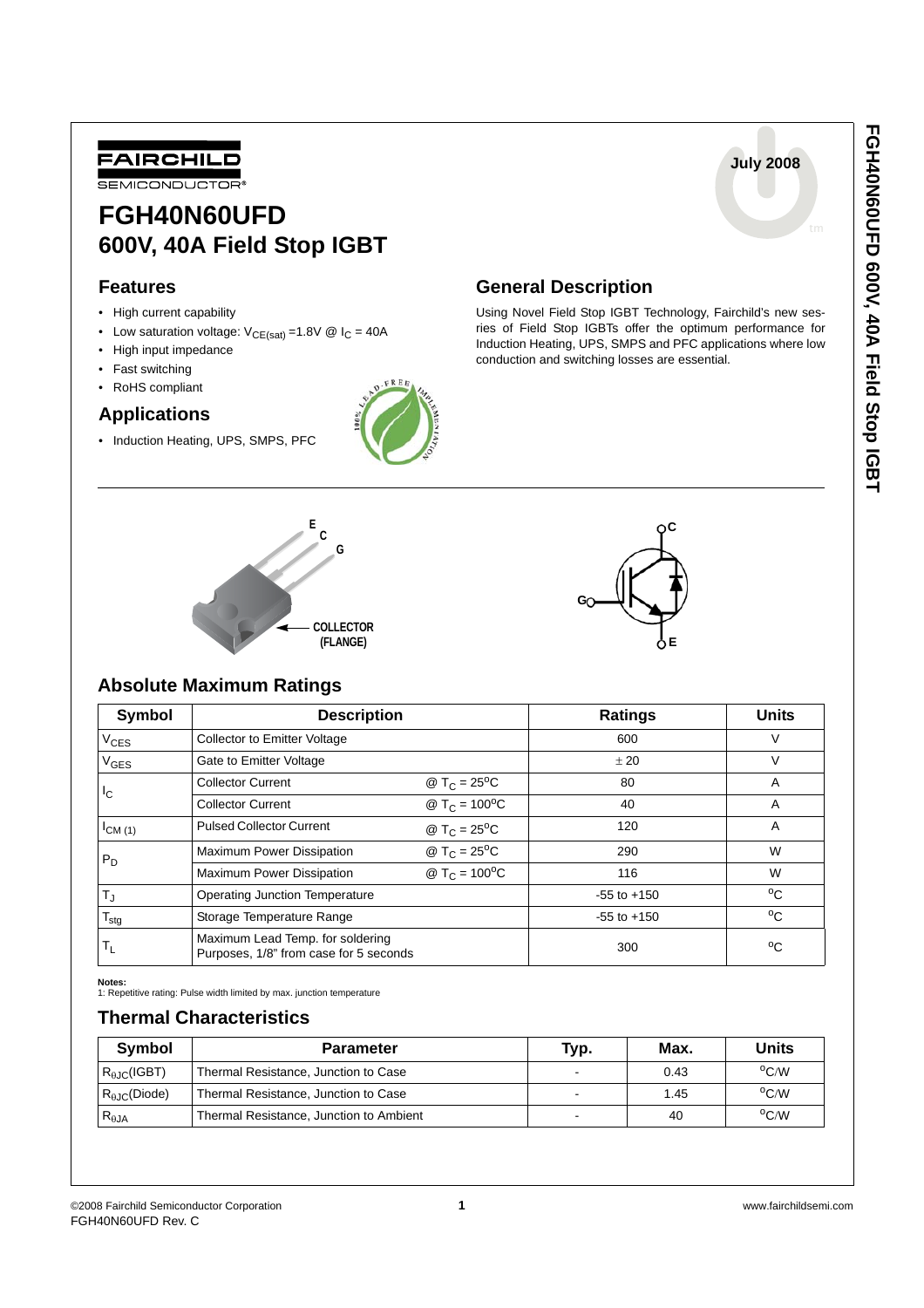|                                                 | <b>Device Marking</b><br><b>Device</b><br>FGH40N60UFD<br>FGH40N60UFDTU                                         |                                                                                | Packaging<br>Package<br><b>Type</b>                            |                                       | <b>Qty per Tube</b>                        |                          | <b>Max Qty</b><br>per Box |                          |           |
|-------------------------------------------------|----------------------------------------------------------------------------------------------------------------|--------------------------------------------------------------------------------|----------------------------------------------------------------|---------------------------------------|--------------------------------------------|--------------------------|---------------------------|--------------------------|-----------|
|                                                 |                                                                                                                |                                                                                | TO-247                                                         | Tube                                  |                                            | 30ea                     |                           |                          |           |
|                                                 |                                                                                                                |                                                                                |                                                                |                                       |                                            |                          |                           |                          |           |
| Symbol                                          | <b>Electrical Characteristics of the IGBT</b> $T_{C} = 25^{\circ}C$ unless otherwise noted<br><b>Parameter</b> |                                                                                |                                                                | <b>Test Conditions</b>                | Min.<br>Typ.                               |                          | Max.                      | <b>Units</b>             |           |
| <b>Off Characteristics</b>                      |                                                                                                                |                                                                                |                                                                |                                       |                                            |                          |                           |                          |           |
| <b>BV<sub>CES</sub></b>                         |                                                                                                                | Collector to Emitter Breakdown Voltage                                         |                                                                | $V_{GE} = 0V$ , $I_C = 250 \mu A$     |                                            | 600                      | $\mathbf{r}$              | $\mathbf{r}$             | V         |
| $\Delta BV_{CES}$<br>$\overline{\Delta T_J}$    | Voltage                                                                                                        | Temperature Coefficient of Breakdown                                           |                                                                | $V_{GE} = 0V$ , $I_C = 250 \mu A$     |                                            |                          | 0.6                       |                          | $V$ / $C$ |
| $I_{CES}$                                       |                                                                                                                | <b>Collector Cut-Off Current</b>                                               |                                                                | $V_{CE} = V_{CES}$ , $V_{GE} = 0V$    |                                            | $\overline{a}$           |                           | 250                      | μA        |
| $I_{GES}$                                       |                                                                                                                | G-E Leakage Current                                                            |                                                                | $V_{GE} = V_{GES}$ , $V_{CE} = 0V$    |                                            | ä,                       | $\blacksquare$            | ±400                     | nA        |
| <b>On Characteristics</b>                       |                                                                                                                |                                                                                |                                                                |                                       |                                            |                          |                           |                          |           |
| $V_{GE(th)}$                                    |                                                                                                                | <b>G-E Threshold Voltage</b>                                                   |                                                                | $I_C = 250 \mu A$ , $V_{CE} = V_{GE}$ |                                            | 4.0                      | 5.0                       | 6.5                      | $\vee$    |
|                                                 | <b>Collector to Emitter Saturation Voltage</b>                                                                 |                                                                                | $I_C = 40A$ , $V_{GE} = 15V$                                   |                                       |                                            | 1.8                      | 2.4                       | V                        |           |
| $V_{CE(sat)}$                                   |                                                                                                                |                                                                                | $I_C = 40A$ , $V_{GE} = 15V$ ,<br>$T_{C} = 125$ <sup>o</sup> C |                                       | $\overline{\phantom{a}}$                   | 2.0                      | $\overline{\phantom{a}}$  | V                        |           |
| <b>Dynamic Characteristics</b>                  |                                                                                                                |                                                                                |                                                                |                                       |                                            |                          |                           |                          |           |
| $C_{\text{ies}}$                                |                                                                                                                | Input Capacitance<br><b>Output Capacitance</b><br>Reverse Transfer Capacitance |                                                                |                                       |                                            | $\blacksquare$           | 2110                      | $\blacksquare$           | pF        |
| $C_{\text{oes}}$                                |                                                                                                                |                                                                                |                                                                |                                       | $V_{CE} = 30V$ , $V_{GE} = 0V$ ,           |                          | 200                       | $\mathbf{r}$             | рF        |
| $\mathsf{C}_{\mathsf{res}}$                     |                                                                                                                |                                                                                |                                                                | $f = 1$ MHz                           |                                            | $\blacksquare$           | 60                        | $\blacksquare$           | рF        |
|                                                 |                                                                                                                |                                                                                |                                                                |                                       |                                            |                          |                           |                          |           |
| <b>Switching Characteristics</b><br>$t_{d(on)}$ |                                                                                                                | Turn-On Delay Time                                                             |                                                                |                                       |                                            | $\blacksquare$           | 24                        | $\blacksquare$           | ns        |
| $t_r$                                           | <b>Rise Time</b>                                                                                               |                                                                                |                                                                |                                       |                                            |                          | 44                        | $\blacksquare$           | ns        |
| $t_{d(off)}$                                    |                                                                                                                | Turn-Off Delay Time                                                            |                                                                | $V_{CC}$ = 400V, $I_C$ = 40A,         |                                            | $\blacksquare$           | 112                       | $\blacksquare$           | ns        |
| t <sub>f</sub>                                  | Fall Time                                                                                                      |                                                                                |                                                                | $R_G = 10\Omega$ , $V_{GE} = 15V$ ,   |                                            | $\overline{\phantom{a}}$ | 30                        | 60                       | ns        |
| $E_{on}$                                        |                                                                                                                | Turn-On Switching Loss                                                         |                                                                |                                       | Inductive Load, $T_C = 25^{\circ}C$        | $\blacksquare$           | 1.19                      | $\mathbf{r}$             | mJ        |
| $E_{off}$                                       |                                                                                                                | Turn-Off Switching Loss                                                        |                                                                |                                       |                                            | $\overline{\phantom{a}}$ | 0.46                      | $\blacksquare$           | mJ        |
| $E_{\text{ts}}$                                 |                                                                                                                | <b>Total Switching Loss</b>                                                    |                                                                |                                       |                                            | $\blacksquare$           | 1.65                      | $\blacksquare$           | mJ        |
| $t_{d(0n)}$                                     |                                                                                                                | Turn-On Delay Time                                                             |                                                                |                                       |                                            | $\blacksquare$           | 24                        | $\blacksquare$           | ns        |
| $\mathfrak{t}_{\mathsf{r}}$                     | Rise Time                                                                                                      |                                                                                |                                                                |                                       |                                            | $\blacksquare$           | 45                        | $\blacksquare$           | ns        |
| $t_{d(off)}$                                    |                                                                                                                | Turn-Off Delay Time                                                            |                                                                | $V_{CC}$ = 400V, $I_C$ = 40A,         |                                            | $\blacksquare$           | 120                       | $\blacksquare$           | ns        |
| $t_f$                                           | Fall Time                                                                                                      |                                                                                |                                                                | $R_G = 10\Omega$ , $V_{GE} = 15V$ ,   |                                            | $\blacksquare$           | 40                        | $\blacksquare$           | ns        |
| $\mathsf{E}_{\mathsf{on}}$                      |                                                                                                                | Turn-On Switching Loss                                                         |                                                                |                                       | Inductive Load, $T_C = 125$ <sup>o</sup> C | $\overline{a}$           | 1.2                       | $\overline{\phantom{a}}$ | mJ        |
| $E_{off}$                                       |                                                                                                                | <b>Turn-Off Switching Loss</b>                                                 |                                                                |                                       | $\blacksquare$                             | 0.69                     | $\blacksquare$            | mJ                       |           |
| $E_{\text{ts}}$                                 |                                                                                                                | <b>Total Switching Loss</b>                                                    |                                                                |                                       |                                            | $\blacksquare$           | 1.89                      | $\blacksquare$           | mJ        |
| $Q_g$                                           | <b>Total Gate Charge</b>                                                                                       |                                                                                |                                                                |                                       |                                            | $\blacksquare$           | 120                       | $\blacksquare$           | nС        |
| $Q_{ge}$                                        |                                                                                                                | Gate to Emitter Charge                                                         |                                                                | $V_{CE} = 400V, I_C = 40A,$           |                                            | $\blacksquare$           | 14                        | $\blacksquare$           | nС        |
| $\mathsf{Q}_{\mathsf{gc}}$                      |                                                                                                                | Gate to Collector Charge                                                       |                                                                | $V_{GE} = 15V$                        |                                            | $\blacksquare$           | 58                        | $\blacksquare$           | nС        |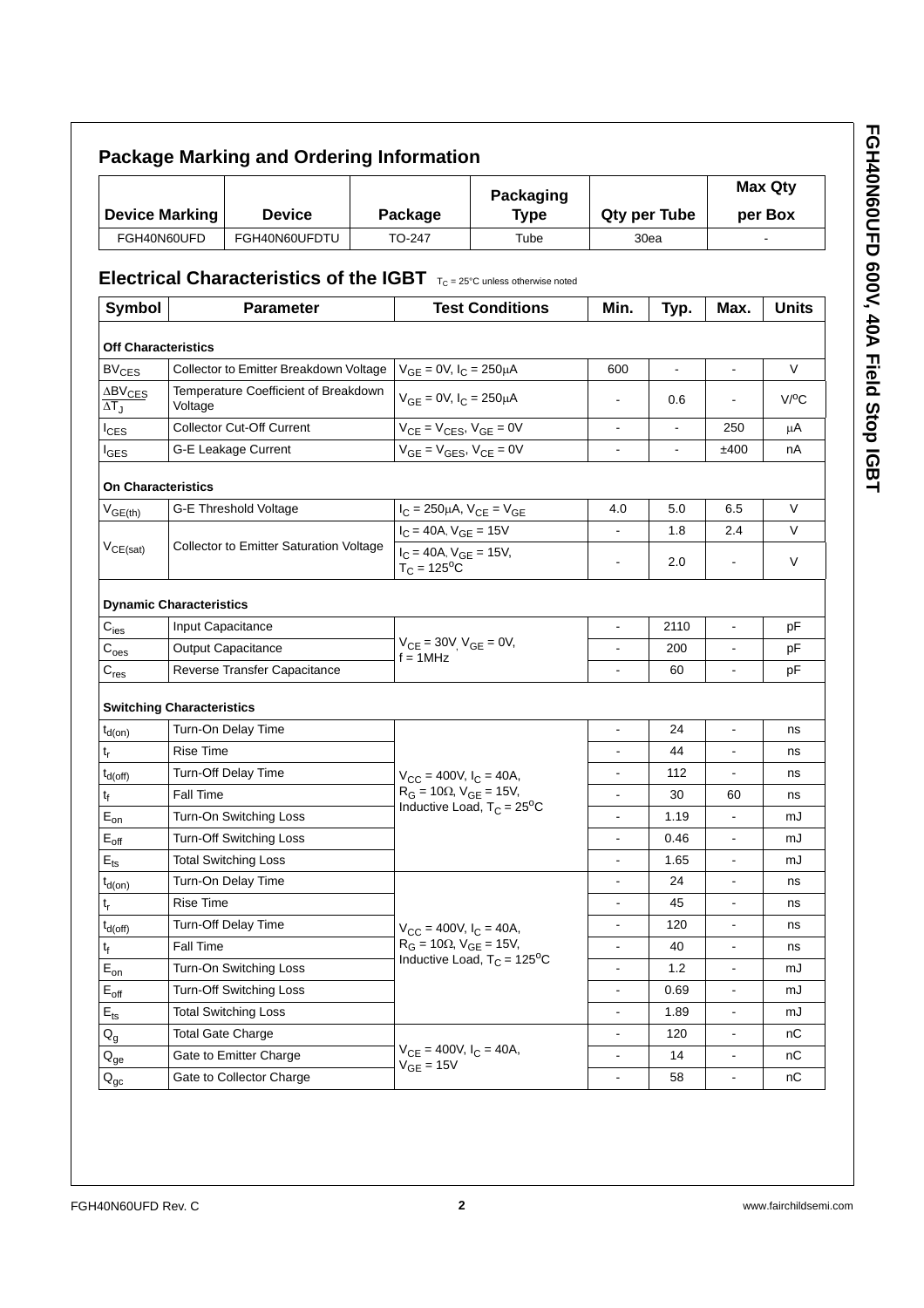| Symbol                                   | <b>Parameter</b>              | <b>Test Conditions</b>                              |                            | Min.           | Typ. | Max | <b>Units</b> |
|------------------------------------------|-------------------------------|-----------------------------------------------------|----------------------------|----------------|------|-----|--------------|
| Diode Forward Voltage<br>V <sub>FM</sub> |                               | $I_F = 20A$                                         | $T_C = 25^{\circ}C$        | $\blacksquare$ | 1.95 | 2.6 | V            |
|                                          |                               |                                                     | $T_C = 125$ <sup>o</sup> C | $\blacksquare$ | 1.85 |     |              |
| $t_{rr}$                                 | Diode Reverse Recovery Time   |                                                     | $T_C = 25^{\circ}C$        |                | 45   |     | ns           |
|                                          |                               | $I_{ES}$ =20A, dl <sub>ES</sub> /dt = 200A/ $\mu$ s | $T_C = 125^{\circ}C$       | $\blacksquare$ | 140  |     |              |
| $Q_{rr}$                                 | Diode Reverse Recovery Charge |                                                     | $T_C = 25^{\circ}C$        | ۰              | 75   |     | nC           |
|                                          |                               |                                                     | $T_C = 125$ <sup>o</sup> C | $\,$           | 375  |     |              |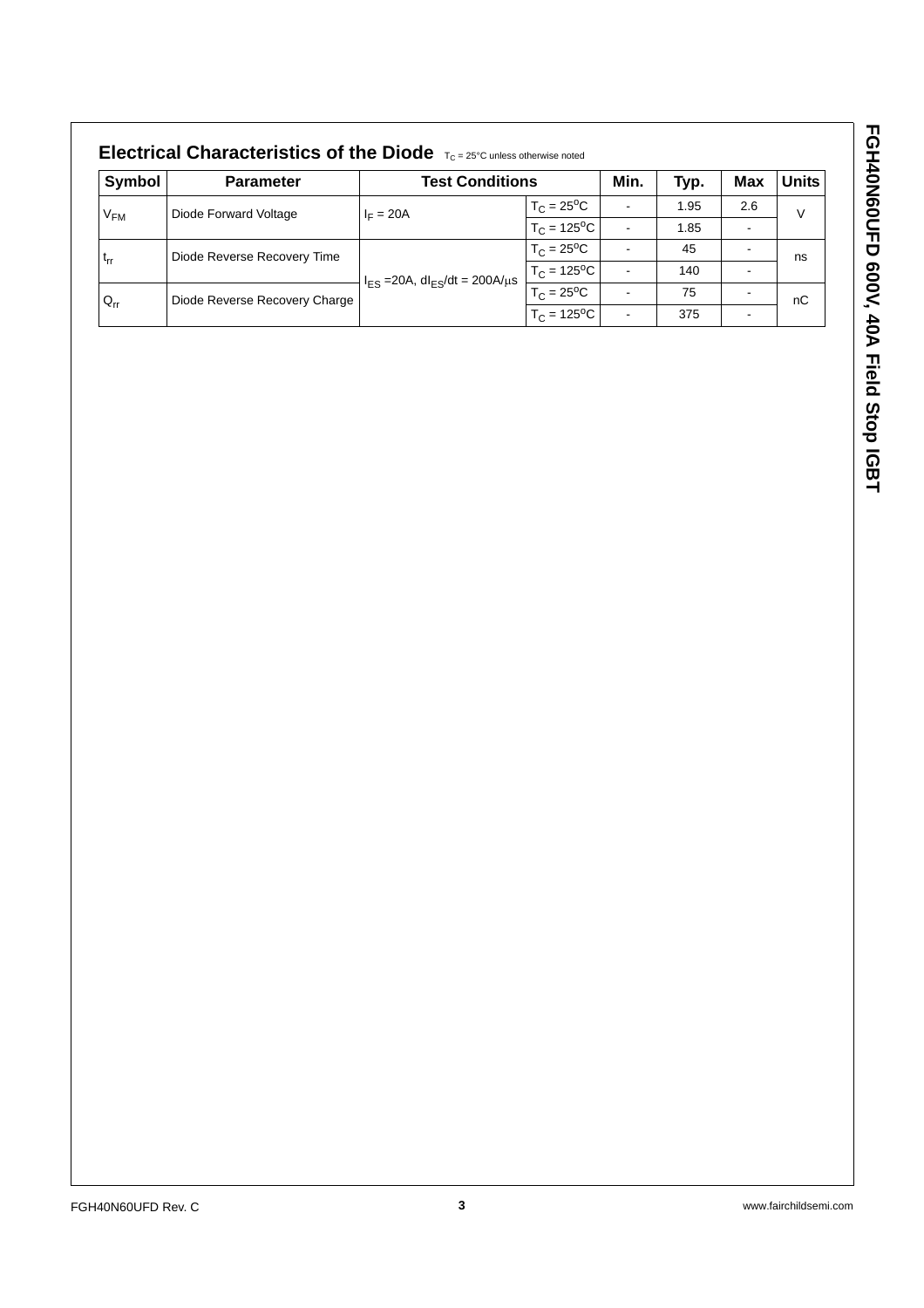### **Typical Performance Characteristics**









Figure 5. Saturation Voltage vs. Case **Figure 6. Saturation Voltage vs.** V<sub>GE</sub>  **Temperature at Variant Current Level**







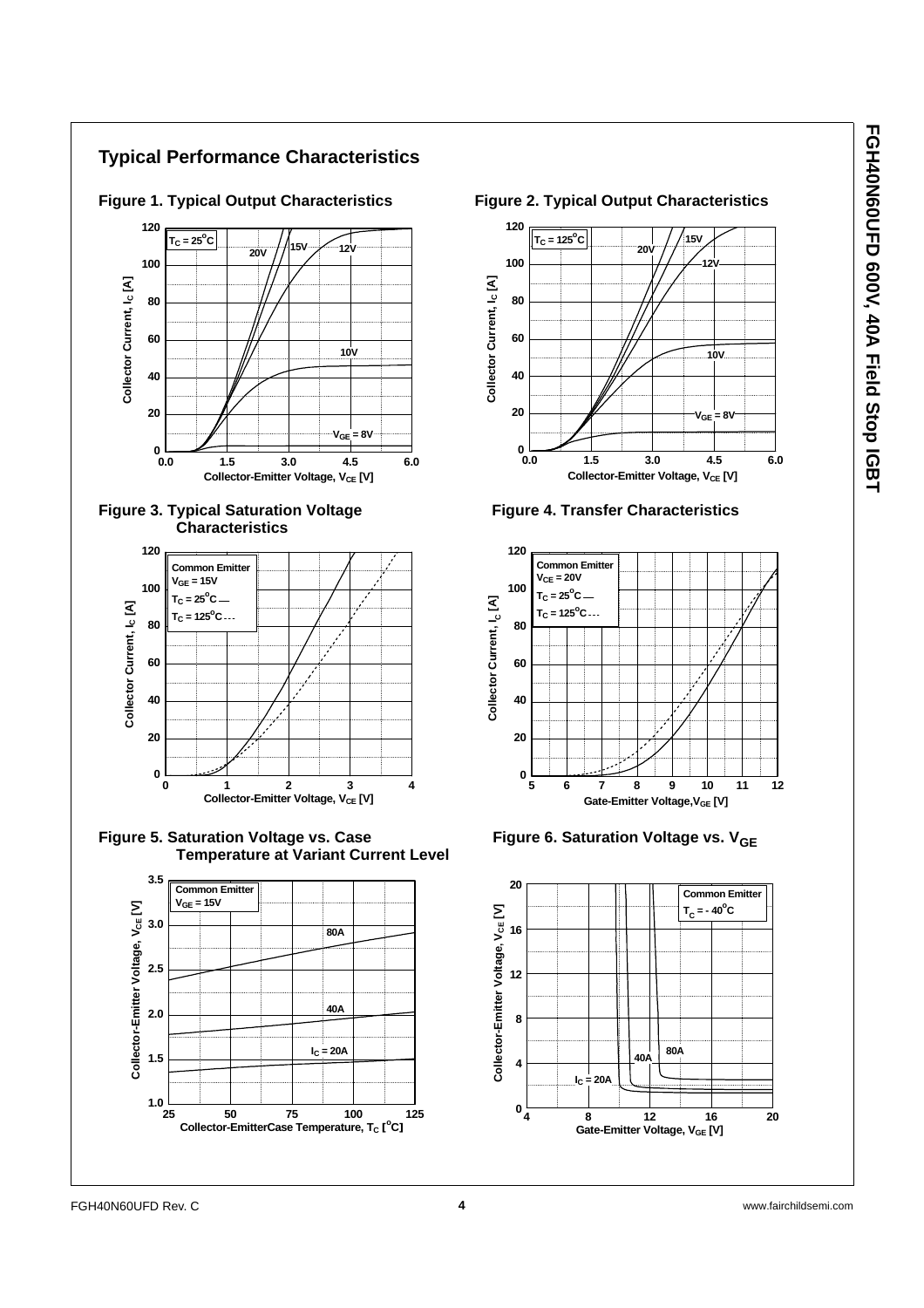### **Typical Performance Characteristics**











**Figure 9. Capacitance Characteristics Figure 10. Gate charge Characteristics**



Figure 11. SOA Characteristics **Figure 12. Turn-on Characteristics vs. Gate Resistance**

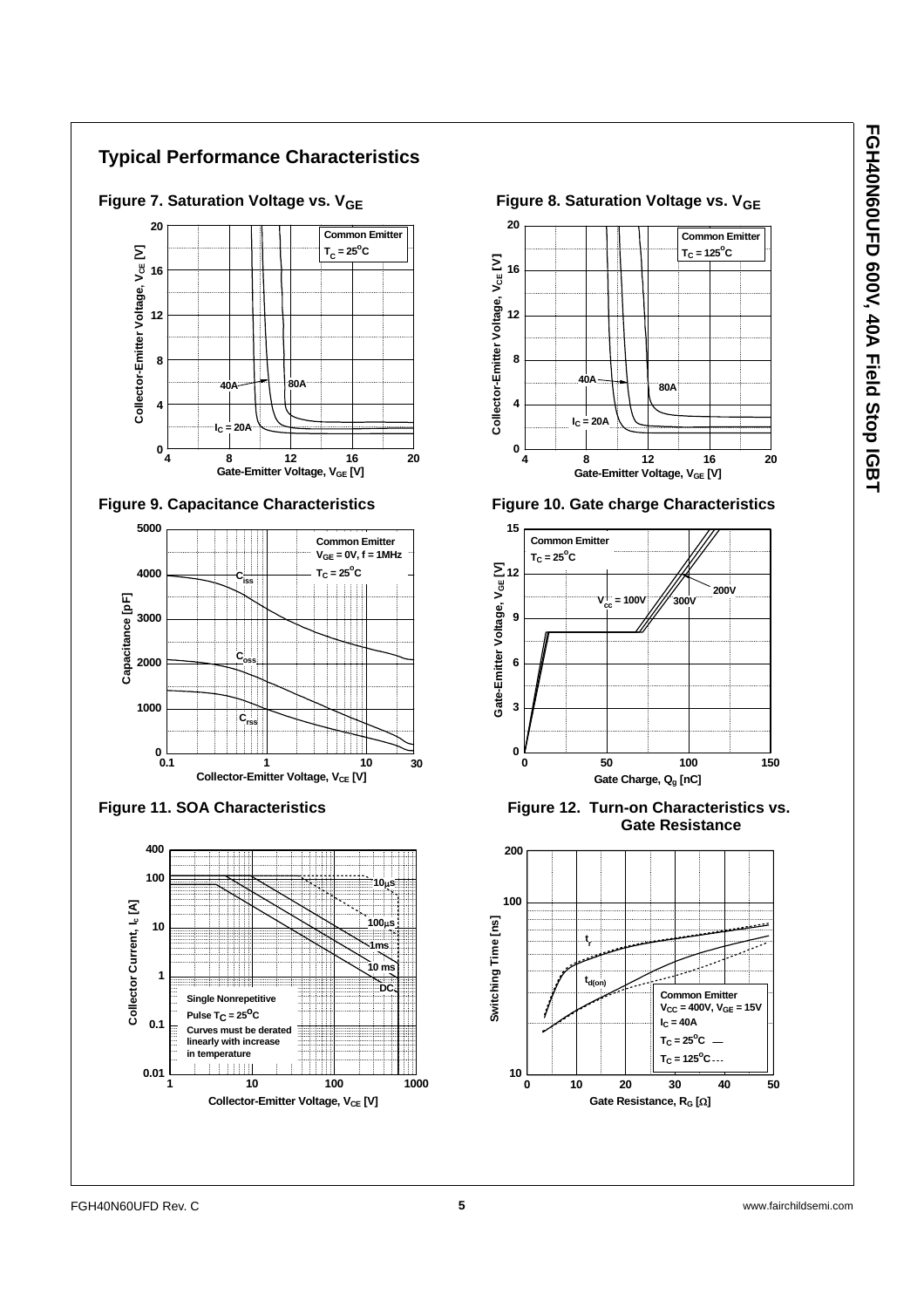







 **SOA Characteristics**



 $0.1 \perp$ <br>20

**20 40 60 80**

**Collector Current, I<sub>C</sub> [A]**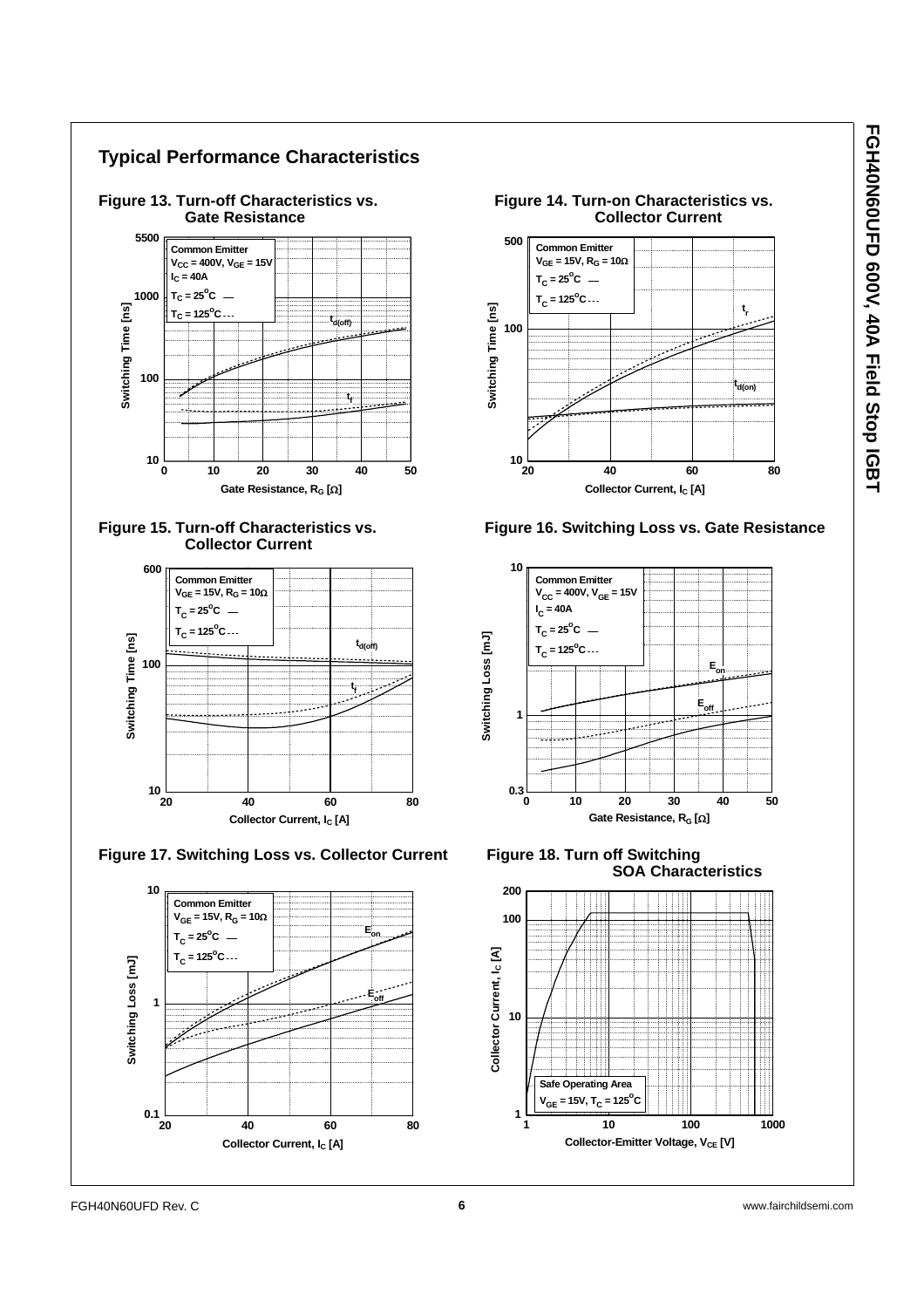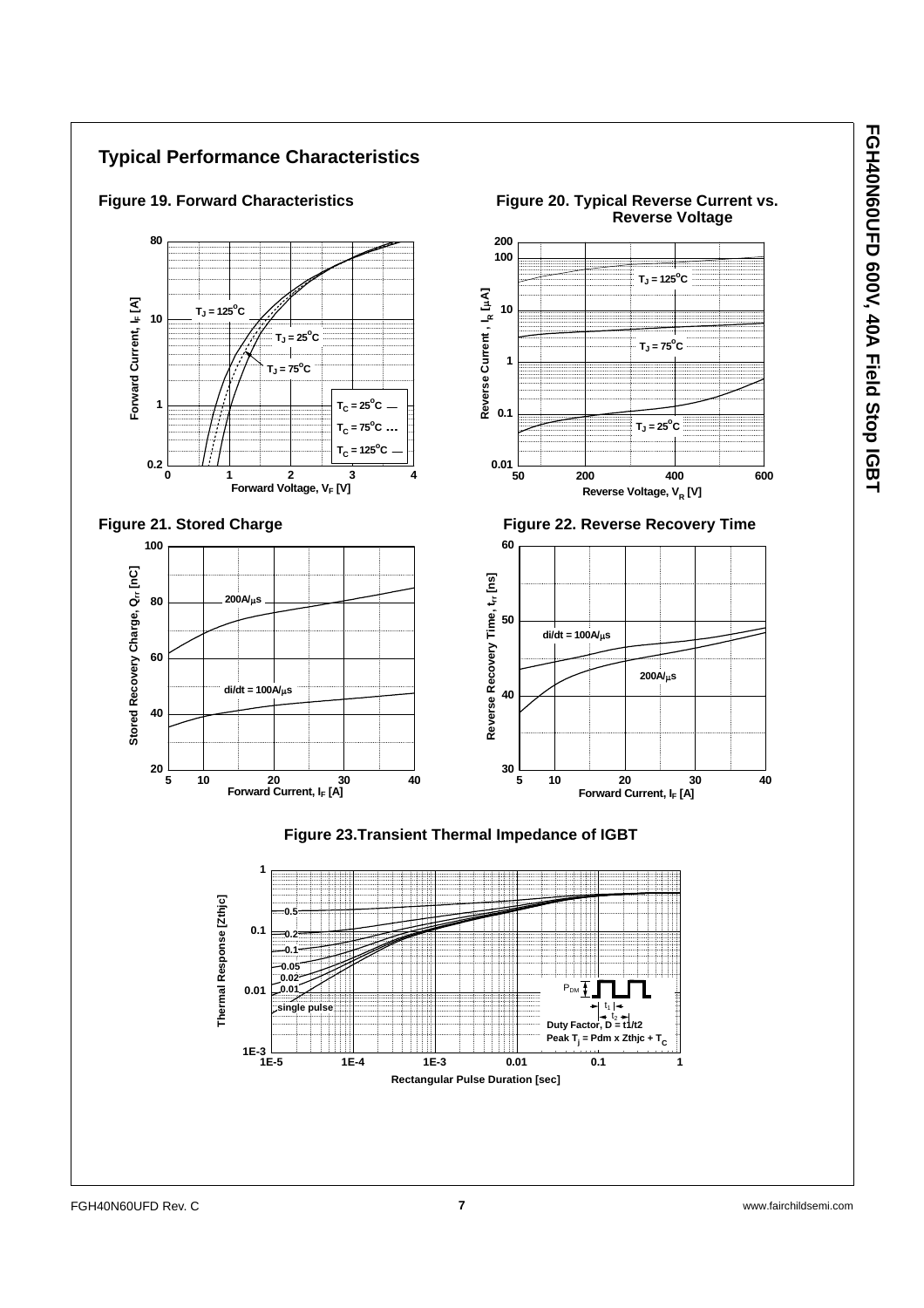